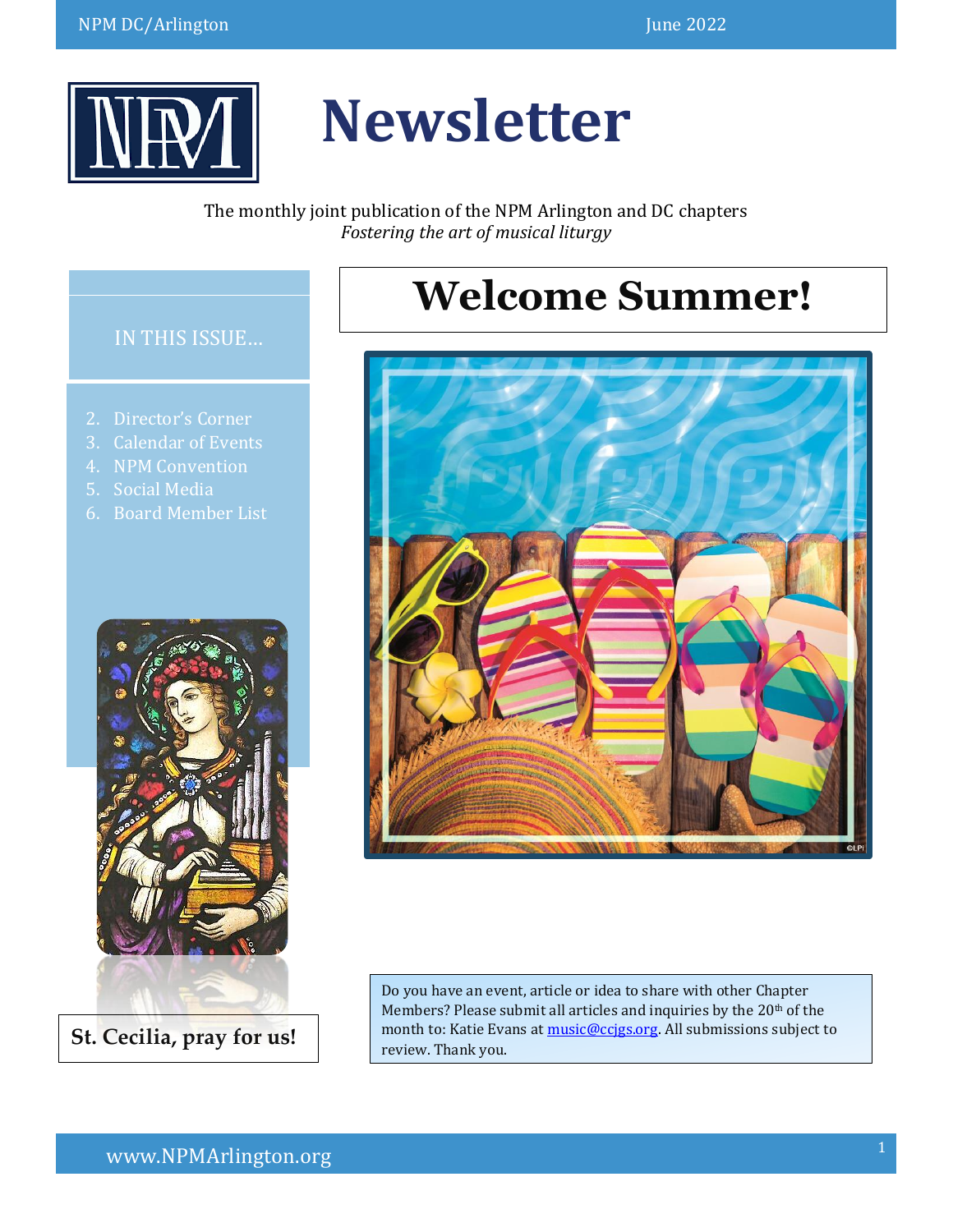### DIRECTOR'S CORNER



As we head into summer and prepare to take advantage of the

slower pace and hopefully enjoy some muchneeded time away, I want to thank you for your support of our chapters over the last two years. The DC and Arlington chapters only exist because of our members, and many of you hopped on board the new membership structure and have continued to pay dues and attend events whether virtually or in person.

With returning to a normal schedule of events in the coming year, may I ask you to reach out to a pastoral music colleague and invite them to become a member? Our chapters already have some wonderful events on the calendar for the fall and spring. We want as many people as possible to have access to our programming and to contribute to the life and health of our chapters. You, our membership, is the most effective means to spread the word in the parishes of our dioceses.

As a refresher for when you are talking with friends about joining NPM, the updated membership structure was rolled out in early 2021 and replaced approximately 15 various combinations of membership. This new system is simple and streamlined into three options: Basic, Standard and Premium. [Click this link](https://npm.org/all-membership-types/) to view what benefits are offered for each membership type. The biggest and most positive change is that by becoming a national member you are now automatically made a

member of your local chapter. (Be sure to choose your local chapter when joining!) For those who have never been members at the national level, this is a wonderful opportunity to become even more connected to NPM and to take advantage of what it can offer members at all levels.

With this membership you will still enjoy all the benefits at the local level, including discounted fees for events. (Again, be sure to choose your local chapter when joining!) When you become a member, DC or Arlington will receive a portion of your membership fee. In addition to local benefits, you will now have access to programming at the national level. [Here is a link](https://npm.org/formation/upcoming-programs-events/) to the webpage which highlights all upcoming programs and events from the national office.

Why is it essential that all NPM members join at the national and local level? First and foremost, we are a *national* organization as our very name signifies. As Catholics, we naturally recognize the mutual strengthening of the local Church toward the universal and vice versa. Likewise, the NPM national organization cannot survive without the local chapters and the local chapters would not exist without the national organization. By combining the memberships into one, we are saying as a group that we need each other to ensure a healthy organization which can meet the needs of pastoral musicians for many years to come.

I hope to see many of you in Louisville in a few weeks and if not, I look forward to seeing you at one of our events in a couple of months. Have a wonderful summer!

- Amy Massey, DC Chapter President

\*Never been a member at the national level? Click [here.](https://www.npmsecure.org/cecilia/new_members.php) Are you a current member of NPM and need to renew? Click [here.](https://www.npmsecure.org/cecilia/members.php)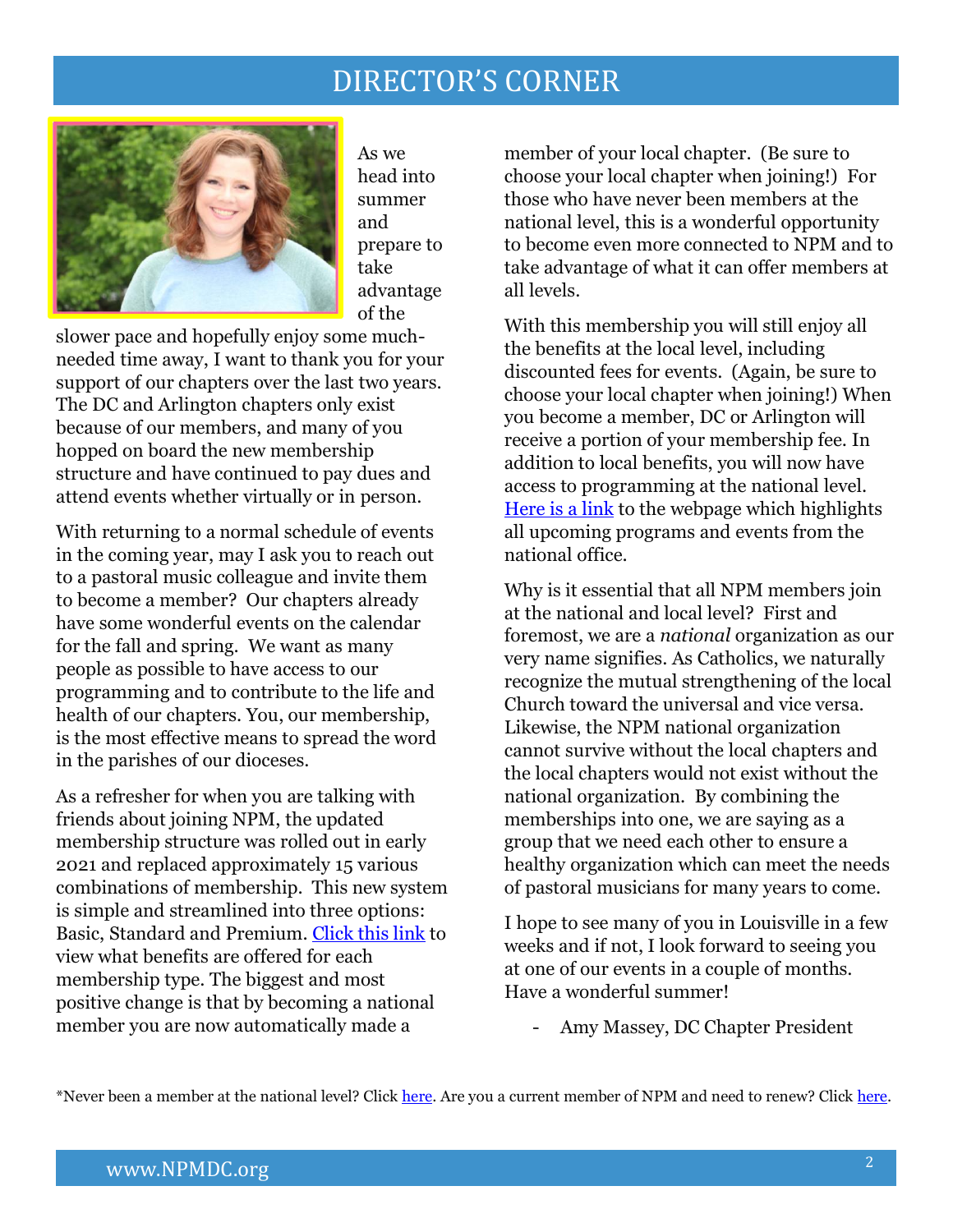### CALENDAR OF EVENTS





**Monday June 13 at 7:00p.m. Free Choral Reading Session! [Register Here.](https://docs.google.com/forms/d/e/1FAIpQLScPoOLWTwgpk2wu-1od6b5z8JuX5Wu7Gb5ZTrvfu_AXaaSASg/viewform)** 

Join us at **Our Lady of Mercy Catholic Church** for a free event celebrating a wealth of new music!

Together, we'll sing through 10 choral octavos and selections from the *Gather, Fourth Edition* hymnal. Each registered attendee receives a free Pew Edition Hymnal with Readings and an octavo packet.

Our Lady of Divine Mercy is located at 9200 Kentsdale Drive, Potomac, MD 20854.

**June 28-July 1** Join other Chapter Members at the annual convention! The Galt House Hotel 140 N Fourth St, Louisville, KY 40202





#### **DC Chapter happy Hour! August 26** Get together with other Pastoral Musicians

**Southern MD Happy Hour!** September TBD

**Save the Date! Arlington Mass and Dinner: Friday September 9 at All Saints in Manassas, VA.**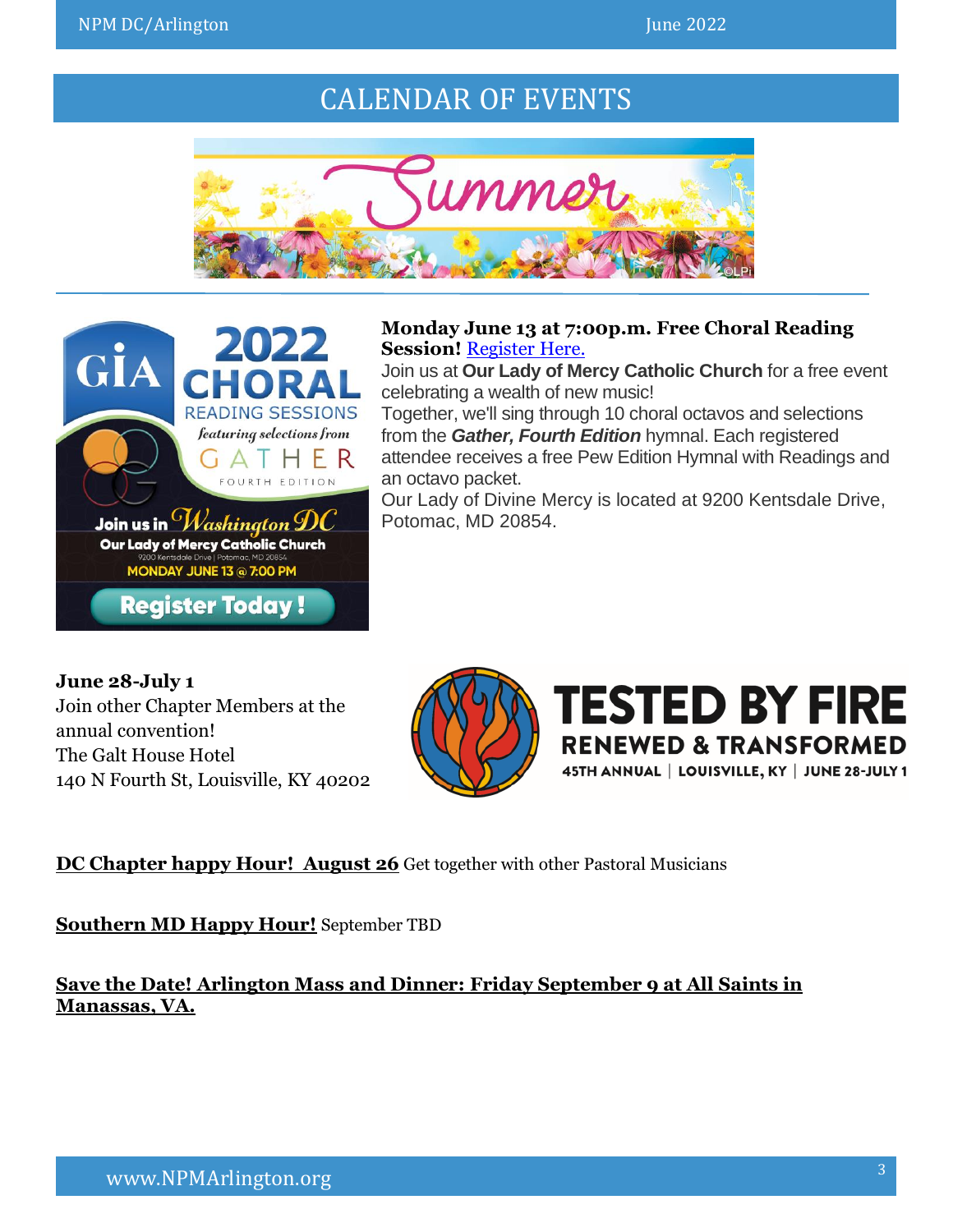#### NPM NATIONAL



**45TH NPM ANNUAL CONVENTION** LOUISVILLE, KY · JUNE 28-JULY 1, 2022 **VIRTUAL • JULY 5-7, 2022** 

**[https://www.galthouse.com](https://www.galthouse.com/)**

### **[NPM Convention Registration](https://npmsecure.org/events/index.php)**



### **Arlington/DC Chapter Dinner**

**Tuesday June 28 at 5:30-7:30p.m.** A casual American Bistro dedicated to bringing fresh ideas and unique flavors, to classic favorites with great service in a fun, familyoriented atmosphere! Must reserve with the



Chapter to be included! Contact Katie at [music@ccjgs.org](mailto:music@ccjgs.org)

Can't make the dinner? DC/Arlington **Happy Hour at Swizzles**! Thursday June 30 at 5:00pm

Fabulous Rotating Rooftop Restaurant at the Galt House with a retro-style supper club and headspinning cocktail drinks. Contact Katie at music@ccigs.org Check out this video about [Swizzles!](https://www.youtube.com/watch?v=atVVtFwIgpo&t=31s)

#### Beautiful sights and spaces:

- **[Kentucky Downs](https://themintkentuckydowns.com/)**
- [Bourbon Hall Tours and Tastings](https://www.bourbonhalltours.com/)
- Louisville Slugger Museum and **[Factory](https://www.sluggermuseum.com/)**
- [Abbey of Gethsemane](https://monks.org/)
- [Gravesite of Thomas Merton](https://www.spiritualtravels.info/spiritual-sites-around-the-world/north-america/kentucky-a-thomas-merton-tour/the-abbey-of-gethsemani/grave/)
- Bardstown: second Catholic [Archdiocese in the United States.](https://saintthomasbardstown.org/history)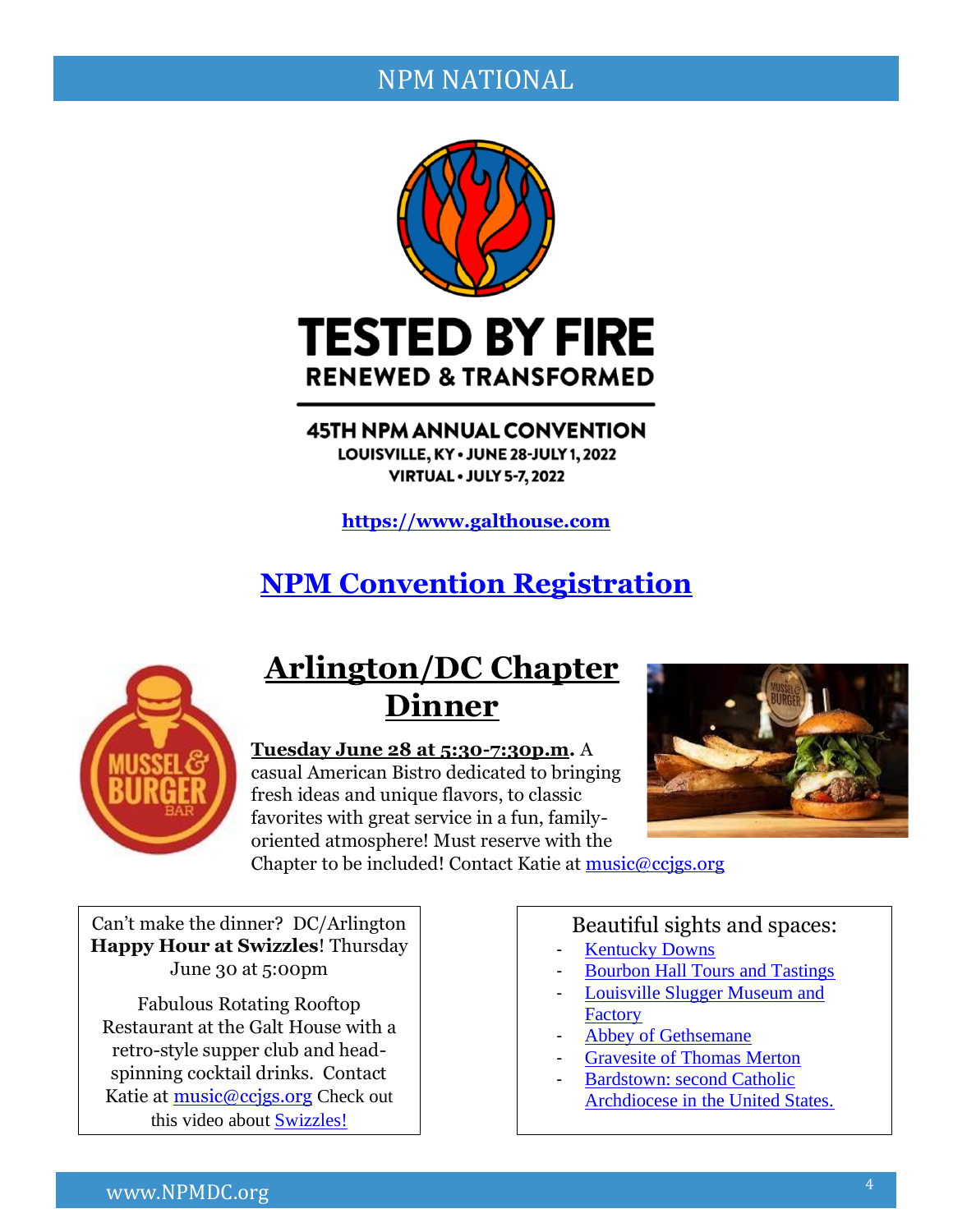### **Stay Connected through our Social Media!**

### **The NPM DC/Arlington Chapter Catholic Music and Liturgy Group**





**Stay connected to other directors and join our Facebook Group!** 

**The NPM DC/Arlington Chapter Catholic Music and Liturgy Group is now a private group on facebook!** Ask questions, share music, give comments that pertain to JUST our local chapters! (Private group you will gain access pending approval – so we know you're not a robot!)

**<https://www.facebook.com/groups/1119872961910790/>**

**SOCIAL MEDIA HELP WANTED:** NPM DC/Arlington Chapter Social Media Coordinator: Looking for someone who engages with Facebook/Instagram/Twitter on a regular basis and can moderate and provide content for our social media pages! Would have guidance from other board members, and provide regular of regular posting of events, topics, discussions pertaining to the local chapter. Must have their finger on the pulse of the NPM local chapters and Catholic church. For inquiries, contact Katie at [music@ccjgs.org](mailto:music@ccjgs.org)



### **Which membership is best for you?**



**BASIC** membership is \$39.

**STANDARD** membership is \$119. For those planning liturgies, professional growth opportunities, receive *Pastoral Music* magazine, and are likely to want a discount on attending conferences.

**PREMIUM** membership is \$169. For Directors of Music Ministries Division (DMMD).

*It is vital that you choose your local chapter in order for us to be notified of your registration and receive a portion of your dues to support local events.*

> We encourage you to take the leap and register for your national membership at [www.npm.org/membership](http://www.npm.org/membership)